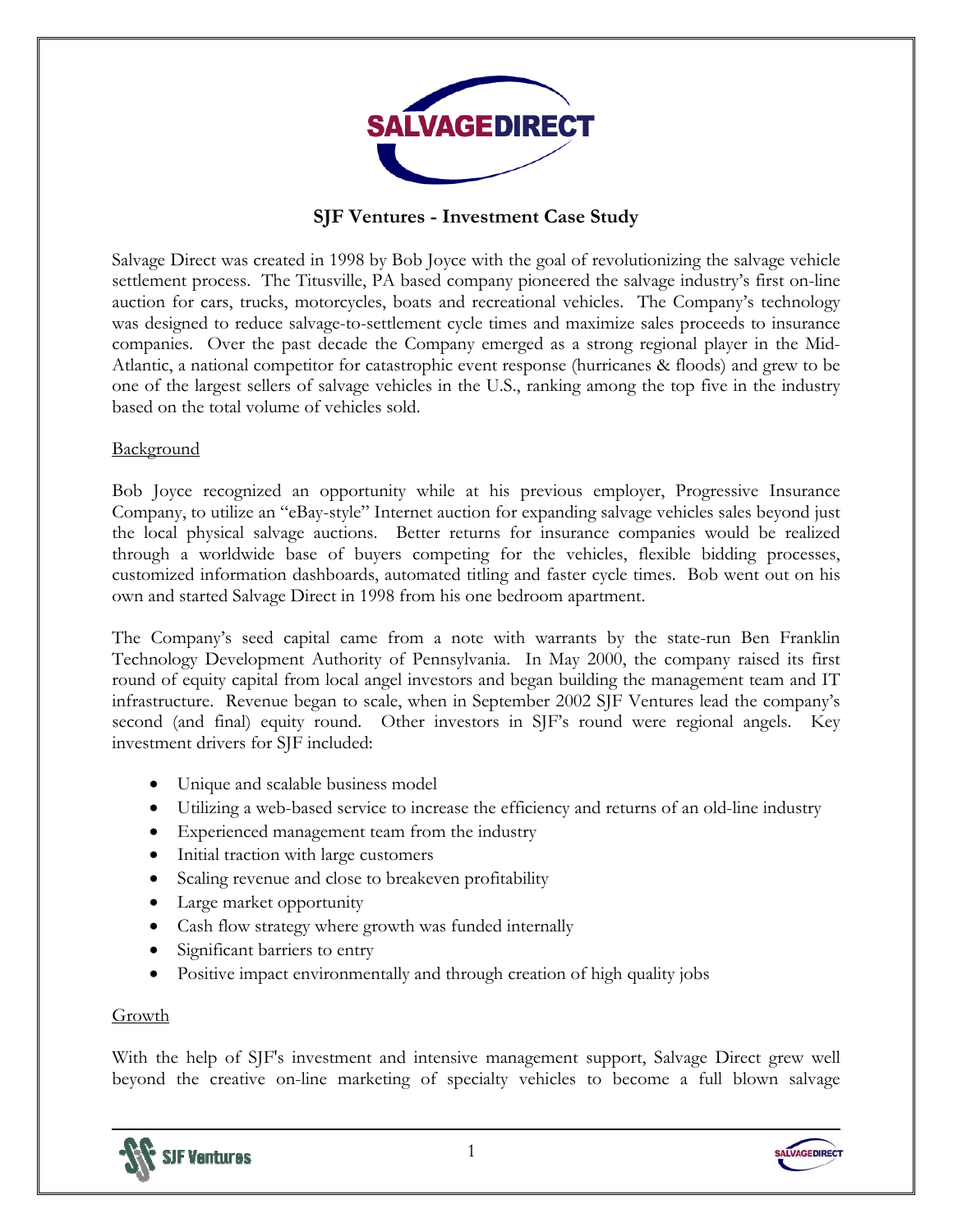management company, with the ability to handle the entire process for insurance companies -- from towing and storing the vehicles to marketing, then titling and delivering them to buyers.

Once an insurance company assigns a vehicle to Salvage Direct, the customer service and dispatch operators coordinate the logistics effort to get the unit to one of the Company's 80 storage facilities. Ten of the facilities are managed by Salvage Direct, an eleventh one is owned by the Company and managed by a third party, and the rest are independently owned and used as needed through affiliate relationships. Developing this outsourced network of yards has allowed the Company to scale quickly and utilize capital efficiently.

Photographs of the vehicle are taken and posted online along with a physical description of the vehicle at www.salvagedirect.com in preparation for the auction. The length of the auction is varied depending on the estimated salvage price of the item being sold, though most auctions last 7 days. Revenues are generated through fixed vehicle assignment fees from the seller, and percentage-based commissions and transaction fees from the buyers.





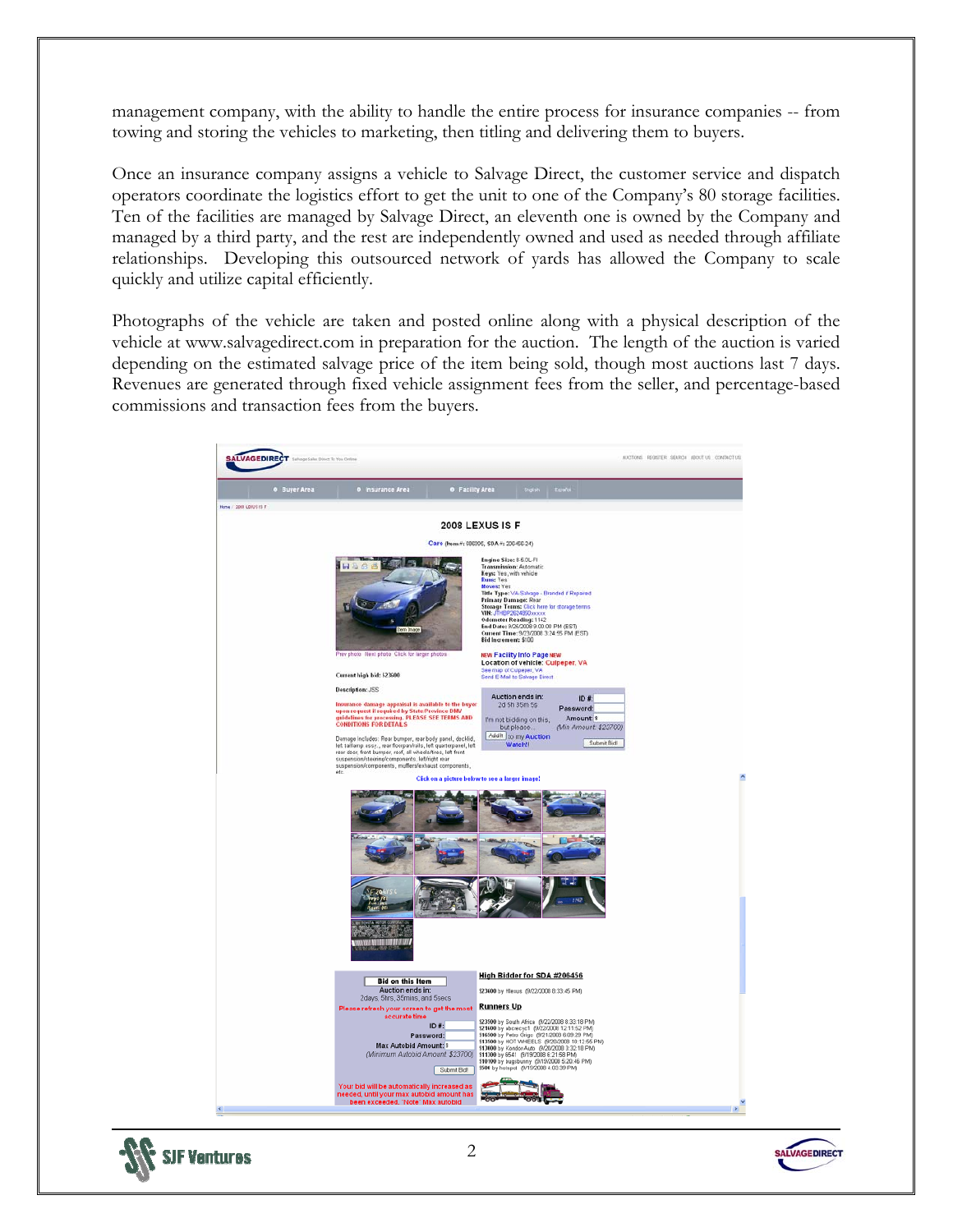Salvage Direct has contracts with many suppliers to provide vehicles for the Company's online auctions, including some of the top insurance companies in the country. The primary buyers of salvage vehicles are licensed professional vehicle dismantlers, rebuilders, repair licensees, used vehicle dealers and exporters. The Company has thousands of licensed buyers in all 50 states and over 60 different countries.

In addition to its core business, Salvage Direct developed a catastrophic event response team that services the needs of several major insurance companies immediately following large natural disasters. Over the last six years, the response team has been deployed following ten major storms in the Gulf States. Salvage Direct is recognized by insurance companies as best in the industry in catastrophic event response.

In 2006, Bob Joyce won the Ernst & Young Entrepreneur of the Year Award for Business Services in the Upstate NY and Western PA region. In 2007, the Company acquired West Penn Auctions to expand its activities in the Pittsburgh market.

# SJF Involvement

In the summer of 2006, SJF Managing Director Dan Hoversten moved from his role on the Board to become the CEO of Salvage Direct and assist Bob Joyce in taking the Company to its next level of growth. Since becoming CEO, Dan led almost a doubling of the Company's core business revenue through entering new geographic markets, broadening the network of facilities, adding new insurance company suppliers, expanding vehicle categories such as commercial equipment and closing an acquisition. SJF Managing Director David Griest joined the Company's Board in 2006 to replace Dan. David's role on the Board (and Dan's earlier) included assisting with acquisitions, growth & capitalization strategies, leading the restructuring of onerous debt, management recruiting, vendor negotiations and the exit sale process.

SJF Advisory Services, the venture fund's allied nonprofit, helped the Company with its broad-based stock option plan, provided advice on setting up a 401(k), provided PR assistance and evaluated options for providing childcare assistance to employees.

#### Positive Impacts

Salvage Direct's impact on its local economy has been significant. 145 high quality jobs were created, most of them in Titusville, PA, a rural Appalachian town of 6,000 people with limited employment opportunities. Salvage Direct jobs are highly coveted for their competitive salaries, good benefits (including health/life/disability insurance, 401(k) with matching, continuing education assistance), opportunities to work in a high tech business, strong employee culture and broad-based employee stock options. A large percentage of employees participate in the 401(k) plan.

Salvage Direct's environmental impact includes increasing the utilization and efficiency of metals recycling and parts reuse for 49,000 salvage vehicles in 2009 alone.

Exit

After a decade of strong, profitable growth the Board of Directors and senior management agreed in late 2009 it was prudent to align Salvage Direct with a partner that has the financial resources to